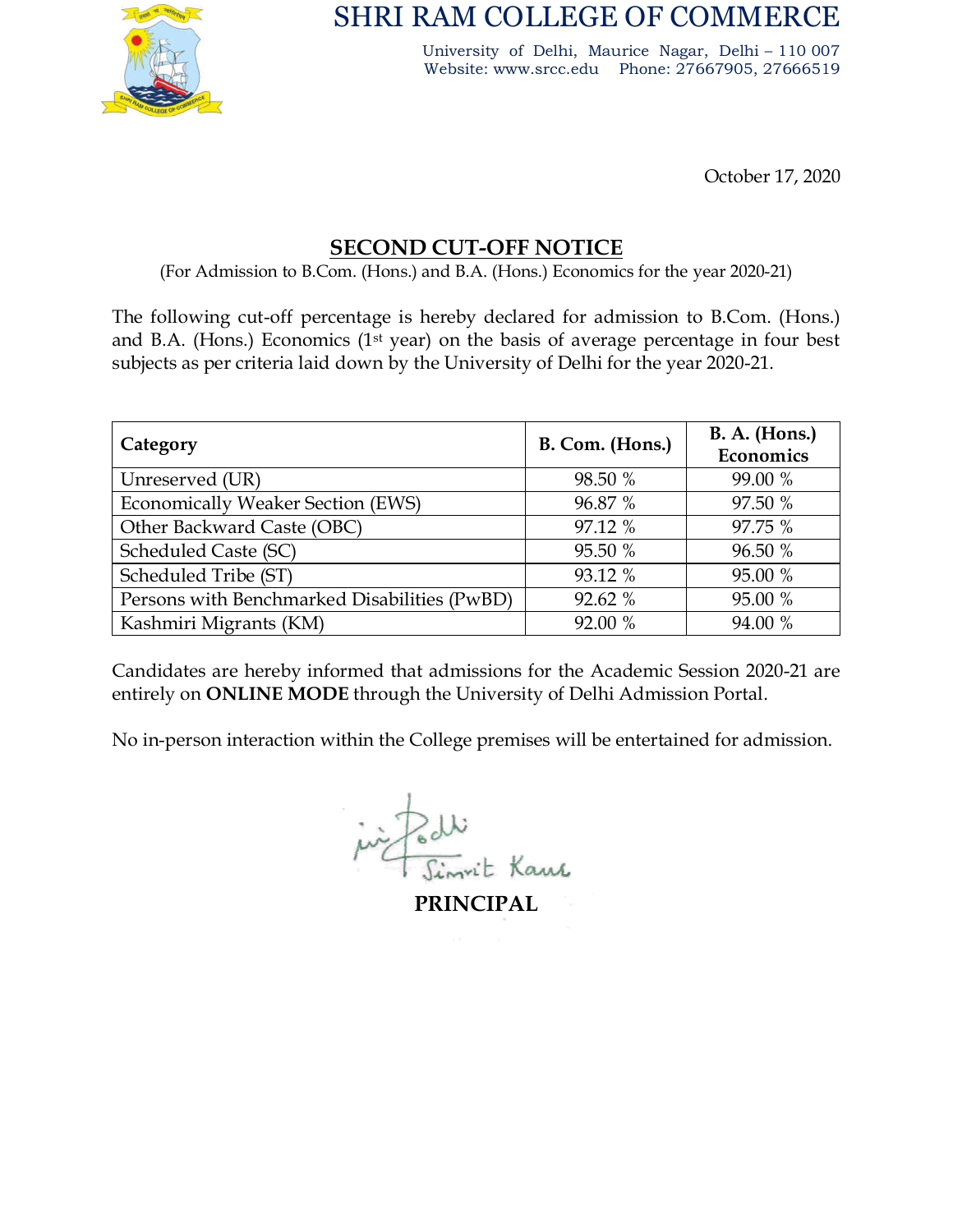

SHRI RAM COLLEGE OF COMMERCE

University of Delhi, Maurice Nagar, Delhi – 110 007 Website: www.srcc.edu Phone: 27667905, 27666519

October 10, 2020

## FIRST CUT-OFF NOTICE

(For Admission to B.Com. (Hons.) and B.A. (Hons.) Economics for the year 2020-21)

The following cut-off percentage is hereby declared for admission to B.Com. (Hons.) and B.A. (Hons.) Economics 1st year on the basis of average percentage in four best subjects as per criteria laid down by the University of Delhi for the year 2020-21.

| Category                                   | B. Com. (Hons.) | <b>B. A. (Hons.)</b><br>Economics |
|--------------------------------------------|-----------------|-----------------------------------|
| Unreserved (UR)                            | 99.50 %         | 99.00 %                           |
| <b>Economically Weaker Section (EWS)</b>   | 97.50 %         | 97.75 %                           |
| Other Backward Classes (OBC)               | 98.00 %         | 97.75 %                           |
| Scheduled Caste (SC)                       | 96.25 %         | 97.00 %                           |
| Scheduled Tribes (ST)                      | 94.50 %         | 95.75 %                           |
| Persons with Benchmark Disabilities (PwBD) | 94.00 %         | 95.25 %                           |
| Kashmiri Migrants                          | 93.00 %         | 94.00 %                           |

Candidates are hereby informed that admissions for the Academic Session 2020-21 are entirely on ONLINE MODE through the University of Delhi Admission Portal.

No in-person interaction within the College premises will be entertained for admission.

in Podi

PRINCIPAL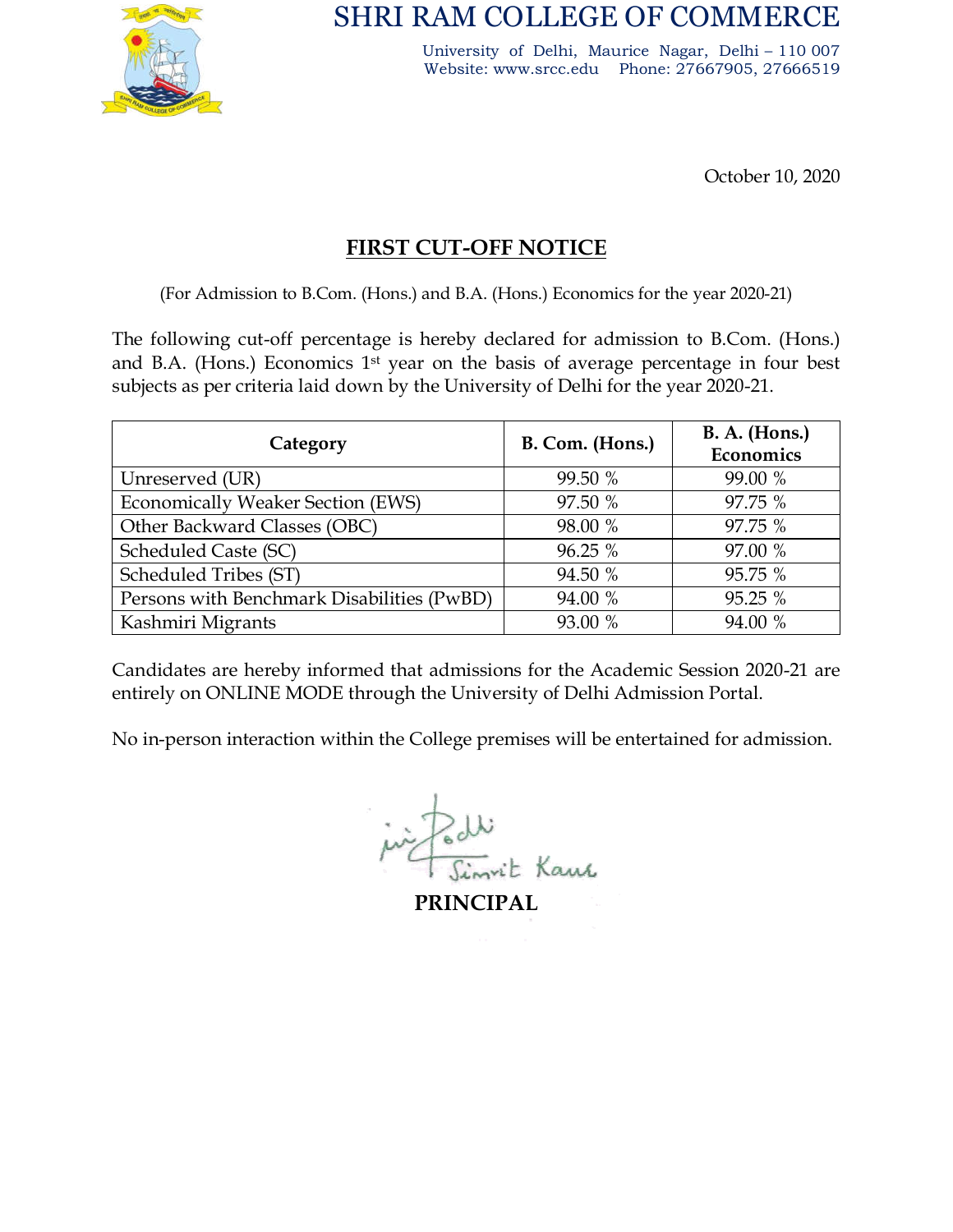### **ADMISSION RELATED IMPORTANT INSTRUCTIONS AND INFORMATION**

#### **GENERAL INSTRUCTIONS:**

- 1. The aspirants for admission or candidates who have qualified the cut-off are advised not to visit College for any admission related matters.
- 2. All admission related queries, correspondence and dealings with respect to SRCC only can be made through email or contact numbers given hereunder for concerned purpose.
- 3. The matters related to the Admission Policy, Students' Admission Login/Dashboard, University Admission Portal should be addressed to the Admission Branch of the University of Delhi.

#### **ADMISSION RELATED INQUIRY:**

#### **(i) General Inquiry:**

All admission related general queries [with respect to SRCC](mailto:admissions@srcc.du.ac.in) can be sent at the following email IDs. Candidates will get revert within 24 hours.

#### **admissions@srcc.du.ac.in**

Aspirants can also contact at the following numbers as per Time Schedule.

| Time Schedule                        | Mobile No. |
|--------------------------------------|------------|
| 09.00 am to 12.00 noon               | 8860410051 |
| 12.00 noon to $03.00 \text{ pm}$     | 9821916959 |
| $\vert 03.00 \rangle$ pm to 05.00 pm | 9711667346 |

#### **(ii) Specific Inquiry - Candidates who have qualified the Cut-off:**

Those who have qualified the cut-off declared by the College and have any query or concern with respect to processing of their admission or any associated matter can contact at [the following](mailto:commerce@srcc.du.ac.in) email ID or contact n[umbers.](mailto:economics@srcc.du.ac.in)

| B.Com. (Hons.)            | B.A. (Hons.) Economics    |
|---------------------------|---------------------------|
| commerce@srcc.du.ac.in    | economics@srcc.du.ac.in   |
| 9210301381 and 9315446443 | 8527135983 and 9971229605 |

Sports related inquiry may al[so be sent at](mailto:eca@srcc.du.ac.in) **sports@srcc.du.ac.in** and ECA related inquiry may also be sent at **eca@srcc.du.ac.in**

Hostel related inquiry ma[y be sought through the follow](mailto:warden.bh@srcc.du.ac.in)ing contacts: Boys Hostel: email: wa[rden.bh@srcc.du.ac.in](mailto:warden.gh@srcc.du.ac.in) Mobile 9717136282 Girls Hostel: email: warden.gh@srcc.du.ac.in Mobile 7210411392

#### **NODAL OFFICERS FOR ADMISSION MATTERS:**

| no.admissions@srcc.du.ac.in<br>Dr. C.S. Sharma |
|------------------------------------------------|
| Dr. Kuljeet Kaur sports@srcc.du.ac.in          |
| Dr. Mallika Kumar eca@srcc.du.ac.in            |
|                                                |